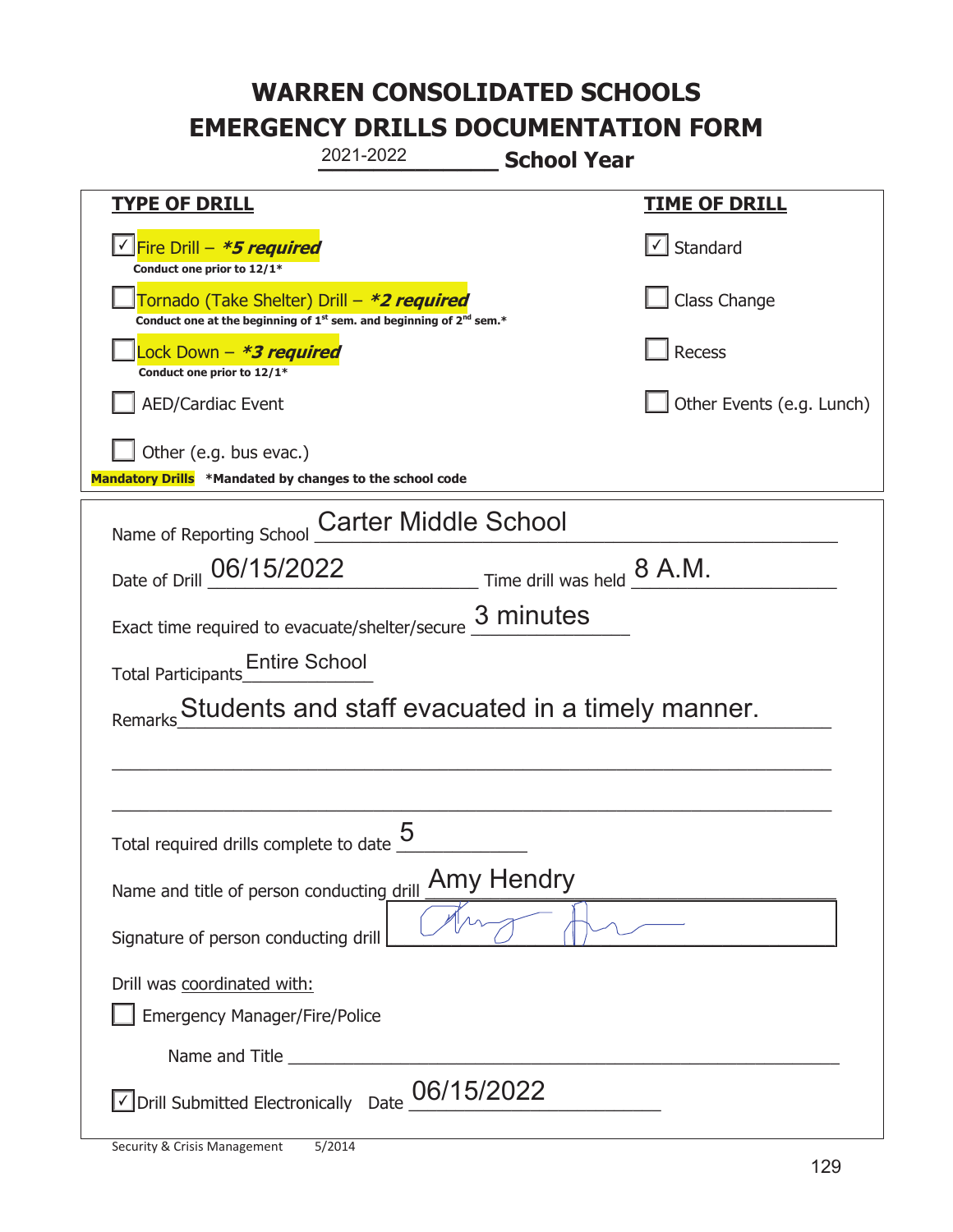| 2021-2022<br><b>School Year</b>                                                                                                           |                           |  |
|-------------------------------------------------------------------------------------------------------------------------------------------|---------------------------|--|
| <b>TYPE OF DRILL</b>                                                                                                                      | <u>TIME OF DRILL</u>      |  |
| <u> √ Fire Drill – <i>*5 required</i></u><br>Conduct one prior to 12/1*                                                                   | $\cup$ Standard           |  |
| Tornado (Take Shelter) Drill - *2 required<br>Conduct one at the beginning of 1 <sup>st</sup> sem. and beginning of 2 <sup>nd</sup> sem.* | Class Change              |  |
| Lock Down - *3 required<br>Conduct one prior to 12/1*                                                                                     | Recess                    |  |
| <b>AED/Cardiac Event</b>                                                                                                                  | Other Events (e.g. Lunch) |  |
| Other (e.g. bus evac.)<br>Mandatory Drills *Mandated by changes to the school code                                                        |                           |  |
| Name of Reporting School Carter Middle School                                                                                             |                           |  |
| $\frac{9:17}{\text{Time drill was held}}$ A.M.<br>Date of Drill 05/19/2022                                                                |                           |  |
| Exact time required to evacuate/shelter/secure 4 minutes                                                                                  |                           |  |
|                                                                                                                                           |                           |  |
| Fire Drill went well<br>Remarks                                                                                                           |                           |  |
|                                                                                                                                           |                           |  |
|                                                                                                                                           |                           |  |
| Total required drills complete to date $\underline{\mathbf{5}}$                                                                           |                           |  |
| <b>Stacey Ary</b><br>Name and title of person conducting drill                                                                            |                           |  |
| Signature of person conducting drill                                                                                                      |                           |  |
| Drill was coordinated with:                                                                                                               |                           |  |
| <b>Emergency Manager/Fire/Police</b>                                                                                                      |                           |  |
|                                                                                                                                           |                           |  |
| $\vee$ Drill Submitted Electronically Date $\underline{\text{05}}$ /19/2022                                                               |                           |  |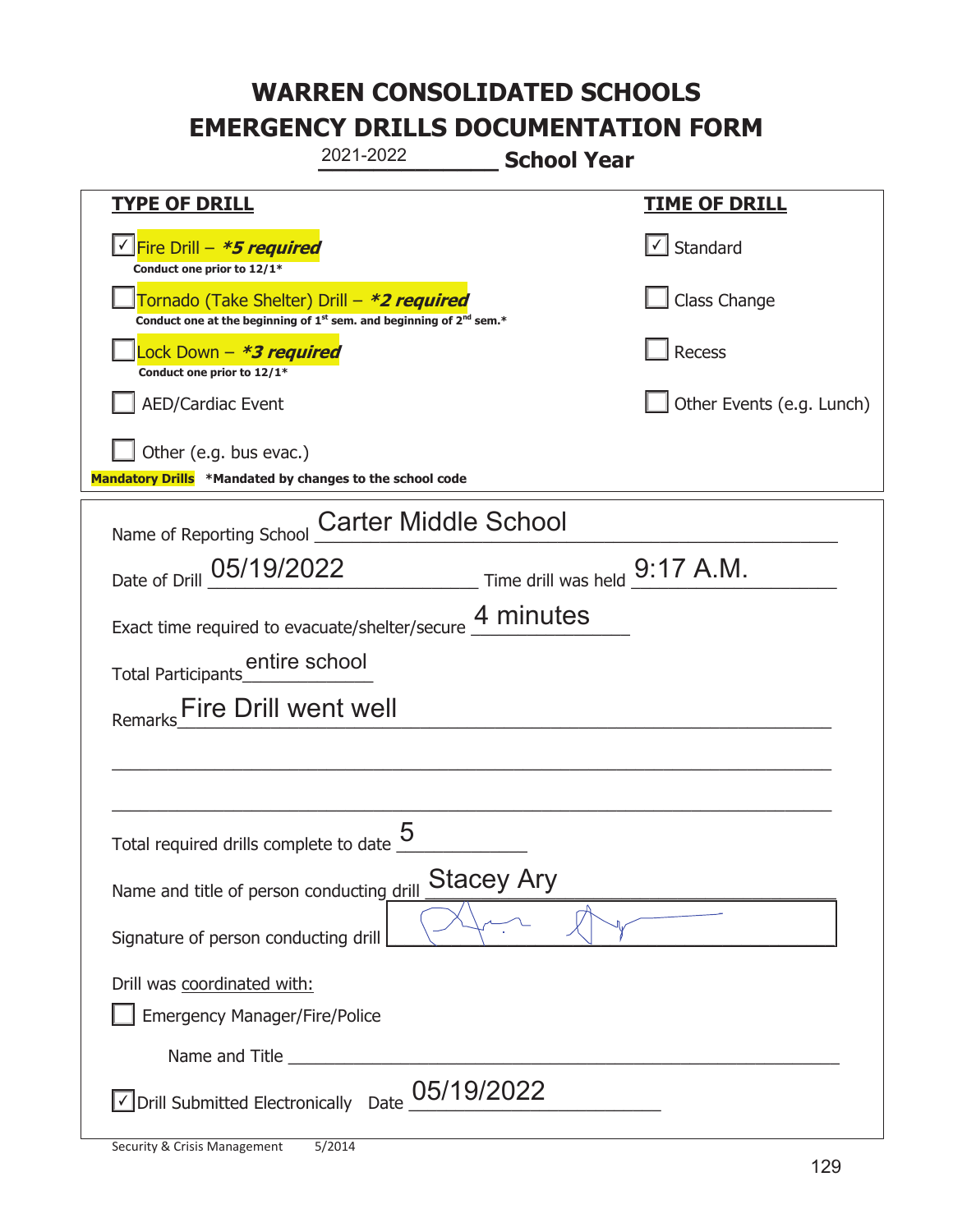| 2021-2022<br><b>School Year</b>                                                                                                           |                               |  |
|-------------------------------------------------------------------------------------------------------------------------------------------|-------------------------------|--|
| <b>TYPE OF DRILL</b>                                                                                                                      | <u>TIME OF DRILL</u>          |  |
| Fire Drill - *5 required<br>Conduct one prior to 12/1*                                                                                    | $\sqrt{\phantom{a}}$ Standard |  |
| Tornado (Take Shelter) Drill – *2 required<br>Conduct one at the beginning of 1 <sup>st</sup> sem. and beginning of 2 <sup>nd</sup> sem.* | Class Change                  |  |
| Lock Down - *3 required<br>Conduct one prior to 12/1*                                                                                     | Recess                        |  |
| <b>AED/Cardiac Event</b>                                                                                                                  | Other Events (e.g. Lunch)     |  |
| Other (e.g. bus evac.)<br>Mandatory Drills *Mandated by changes to the school code                                                        |                               |  |
| Name of Reporting School Carter Middle School                                                                                             |                               |  |
| Date of Drill 04/25/2022<br>$\frac{10:05 \text{ A.M.}}{10:05 \text{ A.M.}}$                                                               |                               |  |
| Exact time required to evacuate/shelter/secure 5 minutes                                                                                  |                               |  |
|                                                                                                                                           |                               |  |
| Lock down drill went smoothly                                                                                                             |                               |  |
|                                                                                                                                           |                               |  |
| 8                                                                                                                                         |                               |  |
| Total required drills complete to date                                                                                                    |                               |  |
| <b>Amy Hendry Principal</b><br>Name and title of person conducting drill                                                                  |                               |  |
| Signature of person conducting drill                                                                                                      |                               |  |
| Drill was coordinated with:<br><b>Emergency Manager/Fire/Police</b>                                                                       |                               |  |
|                                                                                                                                           |                               |  |
| 04/26/2022<br>√ Drill Submitted Electronically Date                                                                                       |                               |  |

T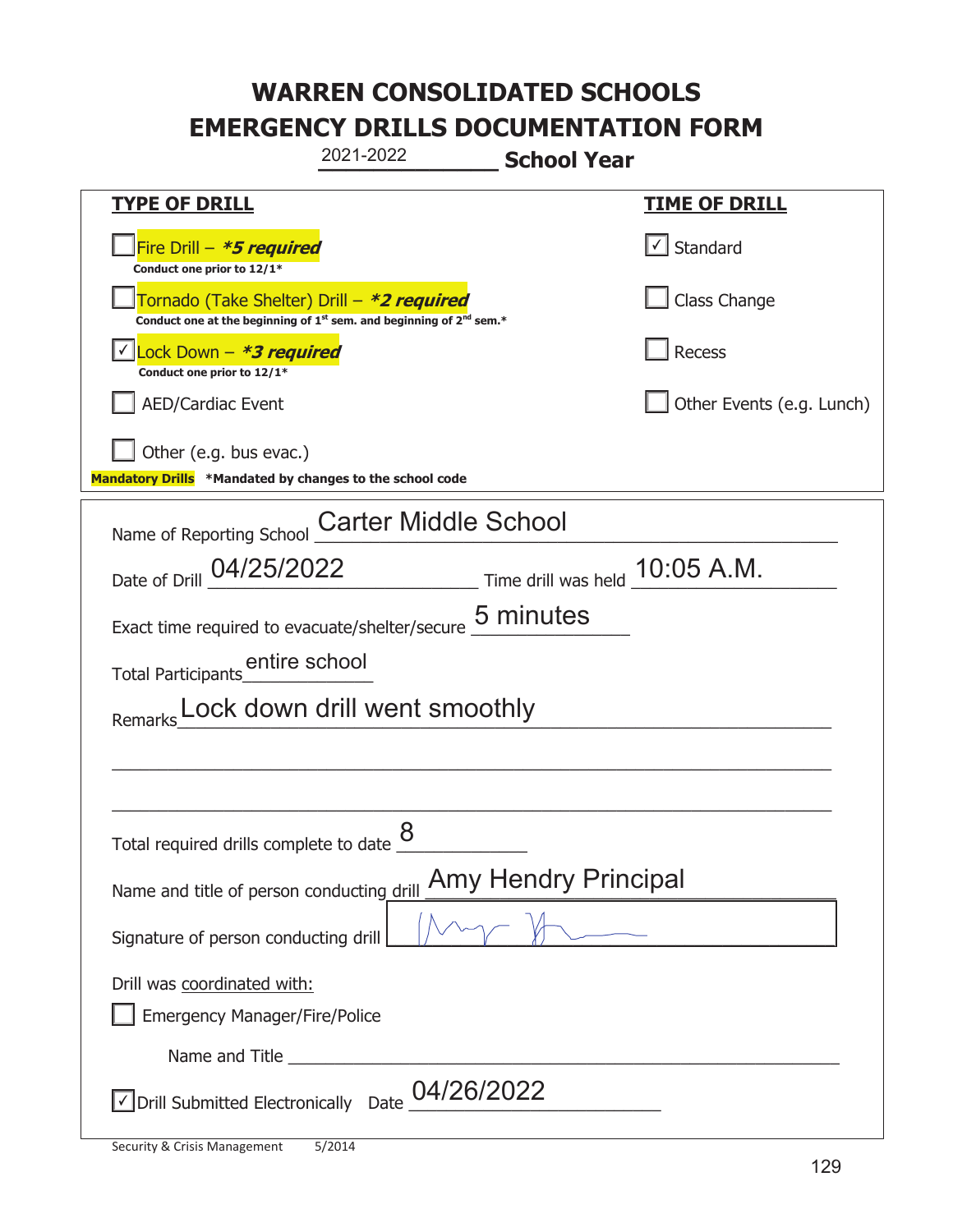| 2021-2022<br><b>School Year</b>                                                                                                           |                                                  |  |
|-------------------------------------------------------------------------------------------------------------------------------------------|--------------------------------------------------|--|
| <b>TYPE OF DRILL</b>                                                                                                                      | <u>TIME OF DRILL</u>                             |  |
| Fire Drill - *5 required<br>Conduct one prior to 12/1*                                                                                    | Standard                                         |  |
| Tornado (Take Shelter) Drill - *2 required<br>Conduct one at the beginning of 1 <sup>st</sup> sem. and beginning of 2 <sup>nd</sup> sem.* | Class Change                                     |  |
| Lock Down – <b>*3 required</b><br>Conduct one prior to 12/1*                                                                              | Recess                                           |  |
| <b>AED/Cardiac Event</b>                                                                                                                  | Other Events (e.g. Lunch)                        |  |
| Other (e.g. bus evac.)<br>Mandatory Drills *Mandated by changes to the school code                                                        |                                                  |  |
| Name of Reporting School                                                                                                                  | <b>Carter Middle School</b>                      |  |
| Date of Drill 03/29/2022                                                                                                                  | Time drill was held $1:00$ P.M.                  |  |
| Exact time required to evacuate/shelter/secure $\frac{3 \text{ mins}}{4}$                                                                 |                                                  |  |
|                                                                                                                                           |                                                  |  |
| Remarks                                                                                                                                   | Students and staff evacuated in a timely manner. |  |
|                                                                                                                                           |                                                  |  |
|                                                                                                                                           |                                                  |  |
| 7<br>Total required drills complete to date                                                                                               |                                                  |  |
| <b>Stacey Ary-Assistant Principal</b><br>Name and title of person conducting drill                                                        |                                                  |  |
| Signature of person conducting drill                                                                                                      |                                                  |  |
| Drill was coordinated with:                                                                                                               |                                                  |  |
| <b>Emergency Manager/Fire/Police</b>                                                                                                      |                                                  |  |
|                                                                                                                                           |                                                  |  |
| √ Drill Submitted Electronically Date                                                                                                     | 4/22/2022                                        |  |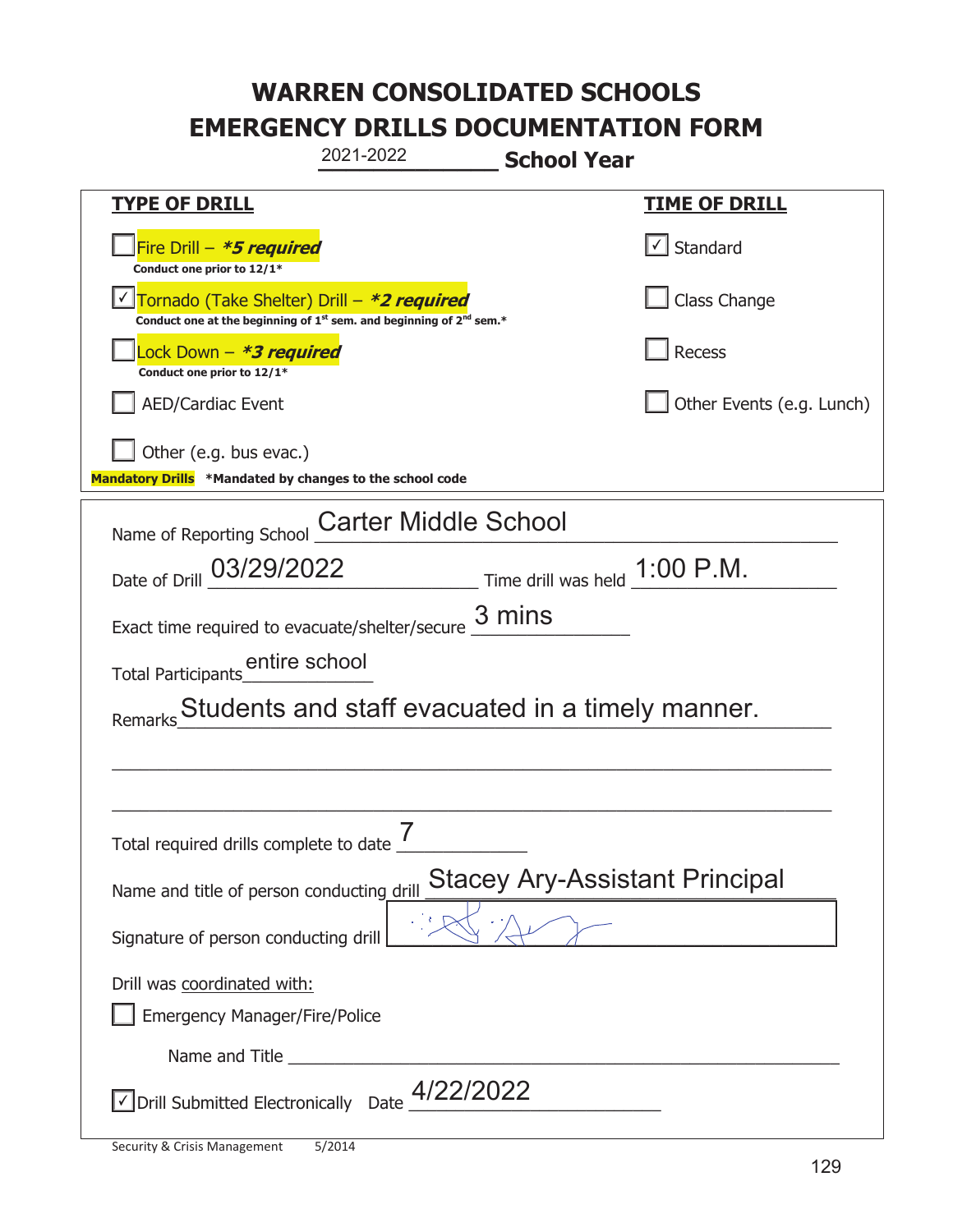|                                                                                                                                           | 2021-2022                   | <b>School Year</b> |                           |
|-------------------------------------------------------------------------------------------------------------------------------------------|-----------------------------|--------------------|---------------------------|
| <b>TYPE OF DRILL</b>                                                                                                                      |                             |                    | <u>TIME OF DRILL</u>      |
| Fire Drill - *5 required<br>Conduct one prior to 12/1*                                                                                    |                             |                    | $\cup$ Standard           |
| Tornado (Take Shelter) Drill – *2 required<br>Conduct one at the beginning of 1 <sup>st</sup> sem. and beginning of 2 <sup>nd</sup> sem.* |                             |                    | Class Change              |
| Lock Down - *3 required<br>Conduct one prior to 12/1*                                                                                     |                             |                    | Recess                    |
| AED/Cardiac Event                                                                                                                         |                             |                    | Other Events (e.g. Lunch) |
| $\vert$ Other (e.g. bus evac.)<br>Mandatory Drills *Mandated by changes to the school code                                                |                             |                    |                           |
| Name of Reporting School                                                                                                                  | <b>Carter Middle School</b> |                    |                           |
| Date of Drill 01/20/2022 Time drill was held 12:45 PM                                                                                     |                             |                    |                           |
| Exact time required to evacuate/shelter/secure 3 Minutes                                                                                  |                             |                    |                           |
|                                                                                                                                           |                             |                    |                           |
| Remarks                                                                                                                                   |                             |                    |                           |
|                                                                                                                                           |                             |                    |                           |
| Total required drills complete to date $\frac{2}{3}$                                                                                      |                             |                    |                           |
| Name and title of person conducting drill                                                                                                 |                             | <b>Stacey Ary</b>  |                           |
| Signature of person conducting drill                                                                                                      |                             |                    |                           |
| Drill was coordinated with:<br><b>Emergency Manager/Fire/Police</b>                                                                       |                             |                    |                           |
|                                                                                                                                           |                             |                    |                           |
| √ Drill Submitted Electronically Date                                                                                                     | 01/20/2022                  |                    |                           |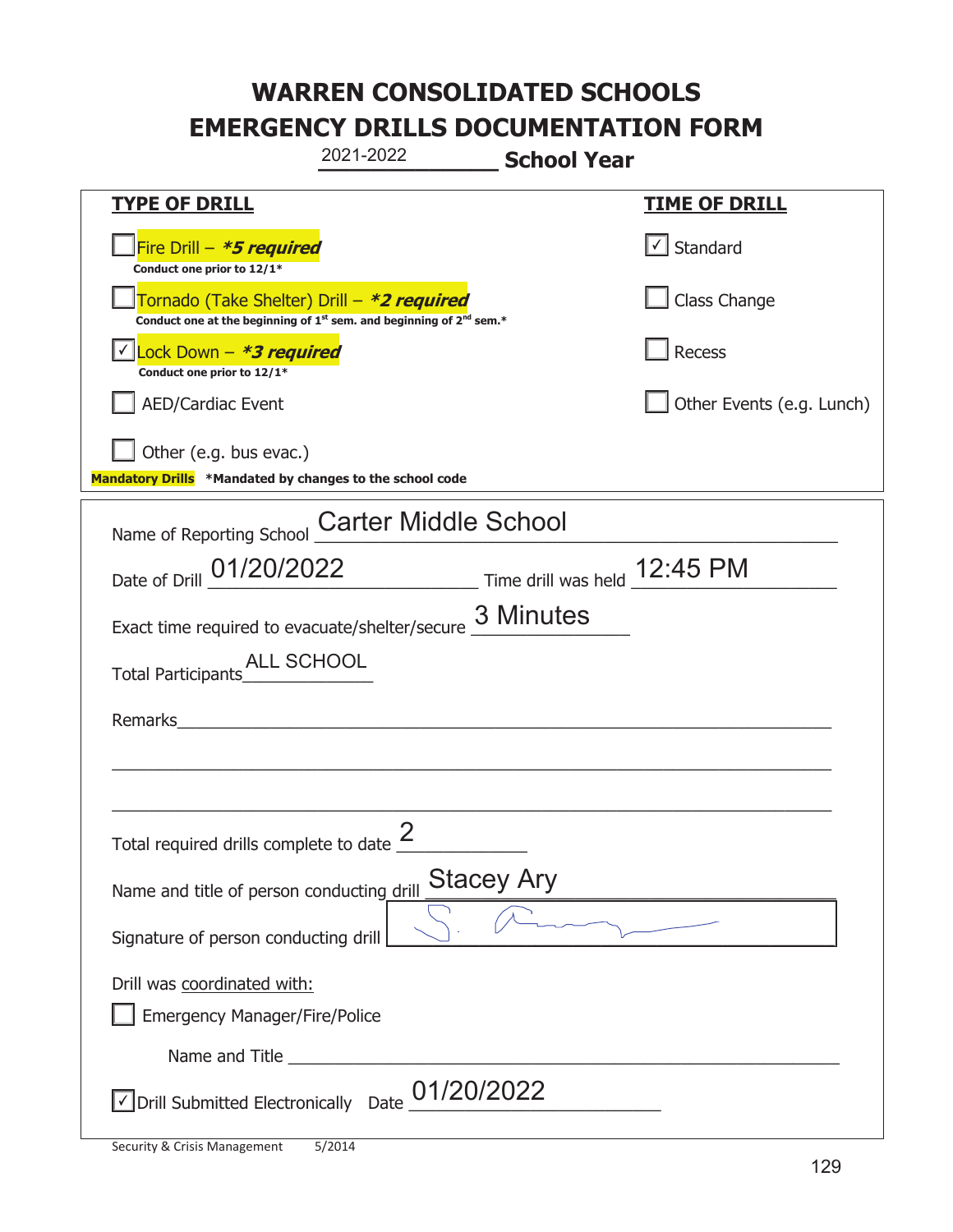|                                                                                    | 21/22<br><b>School Year</b>                                                                 |                           |
|------------------------------------------------------------------------------------|---------------------------------------------------------------------------------------------|---------------------------|
| <b>TYPE OF DRILL</b>                                                               |                                                                                             | <u>TIME OF DRILL</u>      |
| Fire Drill - *5 required<br>Conduct one prior to 12/1*                             |                                                                                             | $\cup$ Standard           |
| <u> √ Tornado (Take Shelter) Drill – *2 required</u>                               | Conduct one at the beginning of 1 <sup>st</sup> sem. and beginning of 2 <sup>nd</sup> sem.* | Class Change              |
| Lock Down - *3 required<br>Conduct one prior to 12/1*                              |                                                                                             | Recess                    |
| <b>AED/Cardiac Event</b>                                                           |                                                                                             | Other Events (e.g. Lunch) |
| Other (e.g. bus evac.)<br>Mandatory Drills *Mandated by changes to the school code |                                                                                             |                           |
| Name of Reporting School                                                           | <b>Carter Middle School</b>                                                                 |                           |
|                                                                                    | Date of Drill 01/14/2022 Time drill was held 10:48                                          |                           |
|                                                                                    | Exact time required to evacuate/shelter/secure 2 Minutes                                    |                           |
|                                                                                    |                                                                                             |                           |
| Remarks                                                                            |                                                                                             |                           |
|                                                                                    |                                                                                             |                           |
|                                                                                    |                                                                                             |                           |
| Total required drills complete to date $\frac{1}{1}$                               |                                                                                             |                           |
| Name and title of person conducting drill                                          | <b>Stacey Ary, Assistant Principal</b>                                                      |                           |
| Signature of person conducting drill                                               |                                                                                             |                           |
| Drill was coordinated with:                                                        |                                                                                             |                           |
| <b>Emergency Manager/Fire/Police</b>                                               |                                                                                             |                           |
|                                                                                    |                                                                                             |                           |
| √ Drill Submitted Electronically Date                                              | 01/14/2022                                                                                  |                           |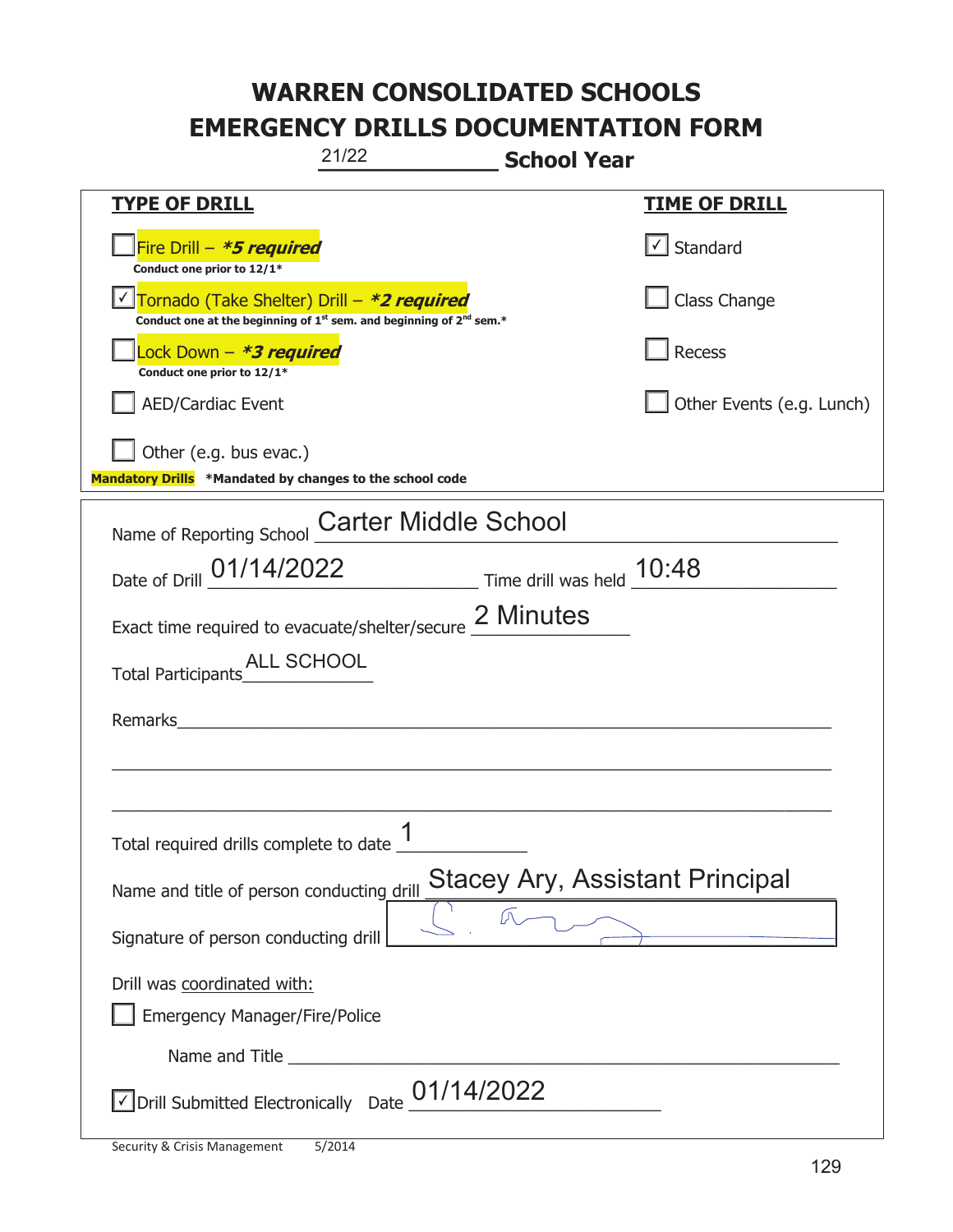| 21/22<br><b>School Year</b>                                                                                                 |                                                       |  |
|-----------------------------------------------------------------------------------------------------------------------------|-------------------------------------------------------|--|
| <b>TYPE OF DRILL</b>                                                                                                        | <u>TIME OF DRILL</u>                                  |  |
| <u>√ Fire Drill – *5 required</u><br>Conduct one prior to 12/1*                                                             | Standard                                              |  |
| Tornado (Take Shelter) Drill – *2 required<br>Conduct one at the beginning of $1^{st}$ sem. and beginning of $2^{nd}$ sem.* | Class Change                                          |  |
| Lock Down – <b>*<i>3 required</i></b><br>Conduct one prior to 12/1*                                                         | Recess                                                |  |
| <b>AED/Cardiac Event</b>                                                                                                    | $\cup$ Other Events (e.g. Lunch)                      |  |
| Other (e.g. bus evac.)<br>Mandatory Drills *Mandated by changes to the school code                                          |                                                       |  |
| <b>Carter Middle School</b><br>Name of Reporting School                                                                     |                                                       |  |
| Date of Drill 11/17/2021                                                                                                    |                                                       |  |
| Exact time required to evacuate/shelter/secure 3 minutes                                                                    |                                                       |  |
| WHOLE SCHOOL<br><b>Total Participants</b>                                                                                   |                                                       |  |
| Remarks                                                                                                                     | Students and staff evacuated school in timely manner. |  |
|                                                                                                                             |                                                       |  |
|                                                                                                                             |                                                       |  |
| 3<br>Total required drills complete to date                                                                                 |                                                       |  |
| Name and title of person conducting drill                                                                                   | Amy Hendry, Principal                                 |  |
| Signature of person conducting drill                                                                                        |                                                       |  |
| Drill was coordinated with:                                                                                                 |                                                       |  |
| <b>Emergency Manager/Fire/Police</b>                                                                                        |                                                       |  |
|                                                                                                                             |                                                       |  |
| $\sqrt{2}$ Drill Submitted Electronically Date $\frac{11/17}{2021}$                                                         |                                                       |  |

T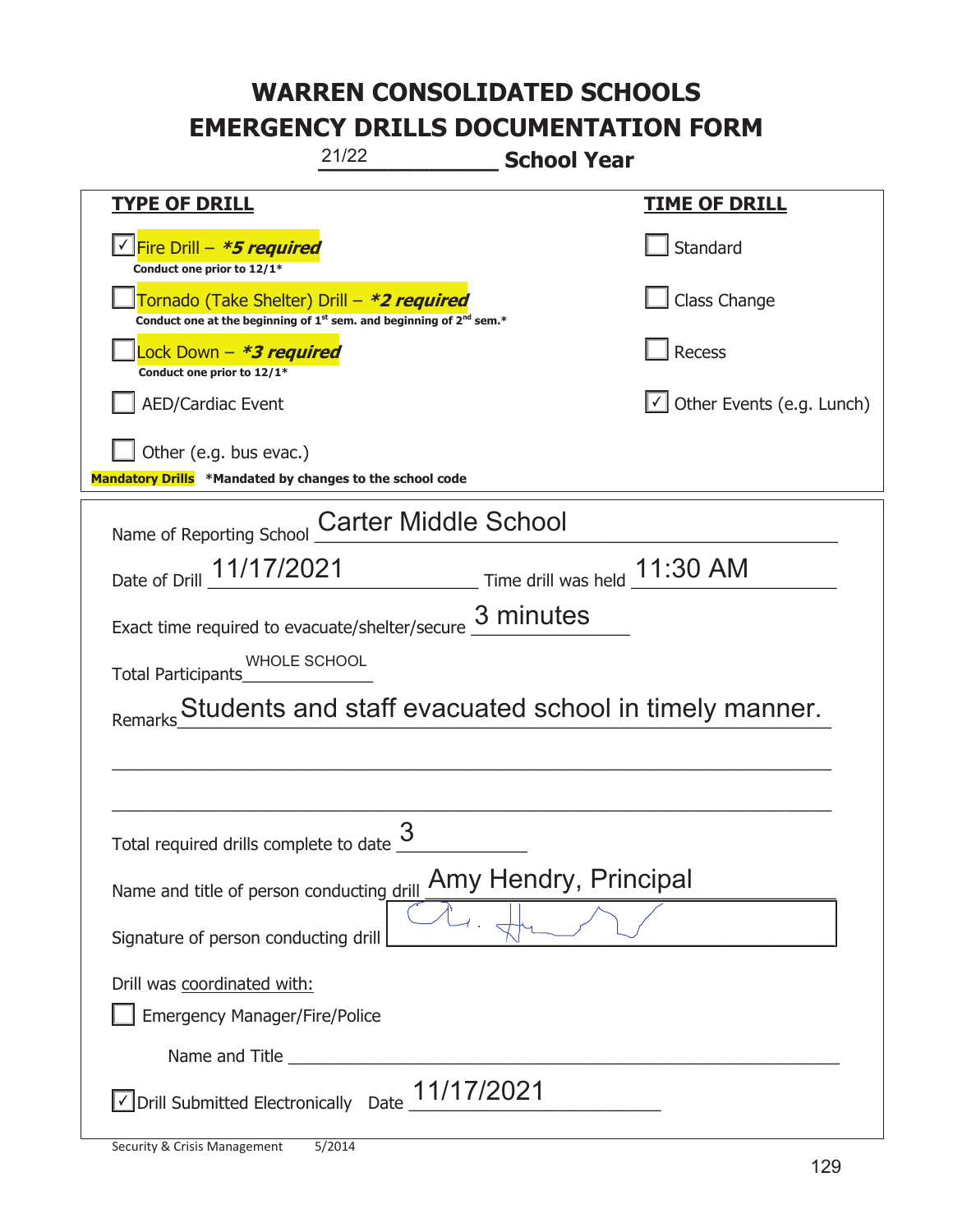|                                                                                                                                           | 2021-2022                                                                                                             | <b>School Year</b> |                           |
|-------------------------------------------------------------------------------------------------------------------------------------------|-----------------------------------------------------------------------------------------------------------------------|--------------------|---------------------------|
| <b>TYPE OF DRILL</b>                                                                                                                      |                                                                                                                       |                    | <u>TIME OF DRILL</u>      |
| Fire Drill - *5 required<br>Conduct one prior to 12/1*                                                                                    |                                                                                                                       |                    | Standard                  |
| Tornado (Take Shelter) Drill – *2 required<br>Conduct one at the beginning of 1 <sup>st</sup> sem. and beginning of 2 <sup>nd</sup> sem.* |                                                                                                                       |                    | Class Change              |
| Lock Down - *3 required<br>Conduct one prior to 12/1*                                                                                     |                                                                                                                       |                    | Recess                    |
| AED/Cardiac Event                                                                                                                         |                                                                                                                       |                    | Other Events (e.g. Lunch) |
| Other (e.g. bus evac.)<br>Mandatory Drills *Mandated by changes to the school code                                                        |                                                                                                                       |                    |                           |
|                                                                                                                                           |                                                                                                                       |                    |                           |
| Name of Reporting School                                                                                                                  | <b>Carter Middle School</b>                                                                                           |                    |                           |
| Date of Drill 11/08/2021 Time drill was held 10:00 am                                                                                     |                                                                                                                       |                    |                           |
| Exact time required to evacuate/shelter/secure $\underline{3}$ minutes                                                                    |                                                                                                                       |                    |                           |
|                                                                                                                                           |                                                                                                                       |                    |                           |
| Remarks                                                                                                                                   | <u>and the state of the state of the state of the state of the state of the state of the state of the state of th</u> |                    |                           |
|                                                                                                                                           |                                                                                                                       |                    |                           |
|                                                                                                                                           |                                                                                                                       |                    |                           |
| Total required drills complete to date $\frac{1}{1}$                                                                                      |                                                                                                                       |                    |                           |
| Name and title of person conducting drill                                                                                                 |                                                                                                                       | <b>Stacey Ary</b>  |                           |
| Signature of person conducting drill                                                                                                      |                                                                                                                       |                    |                           |
| Drill was coordinated with:                                                                                                               |                                                                                                                       |                    |                           |
| <b>Emergency Manager/Fire/Police</b>                                                                                                      |                                                                                                                       |                    |                           |
| Name and Title                                                                                                                            |                                                                                                                       |                    |                           |
| √ Drill Submitted Electronically Date                                                                                                     |                                                                                                                       | 11/08/2021         |                           |